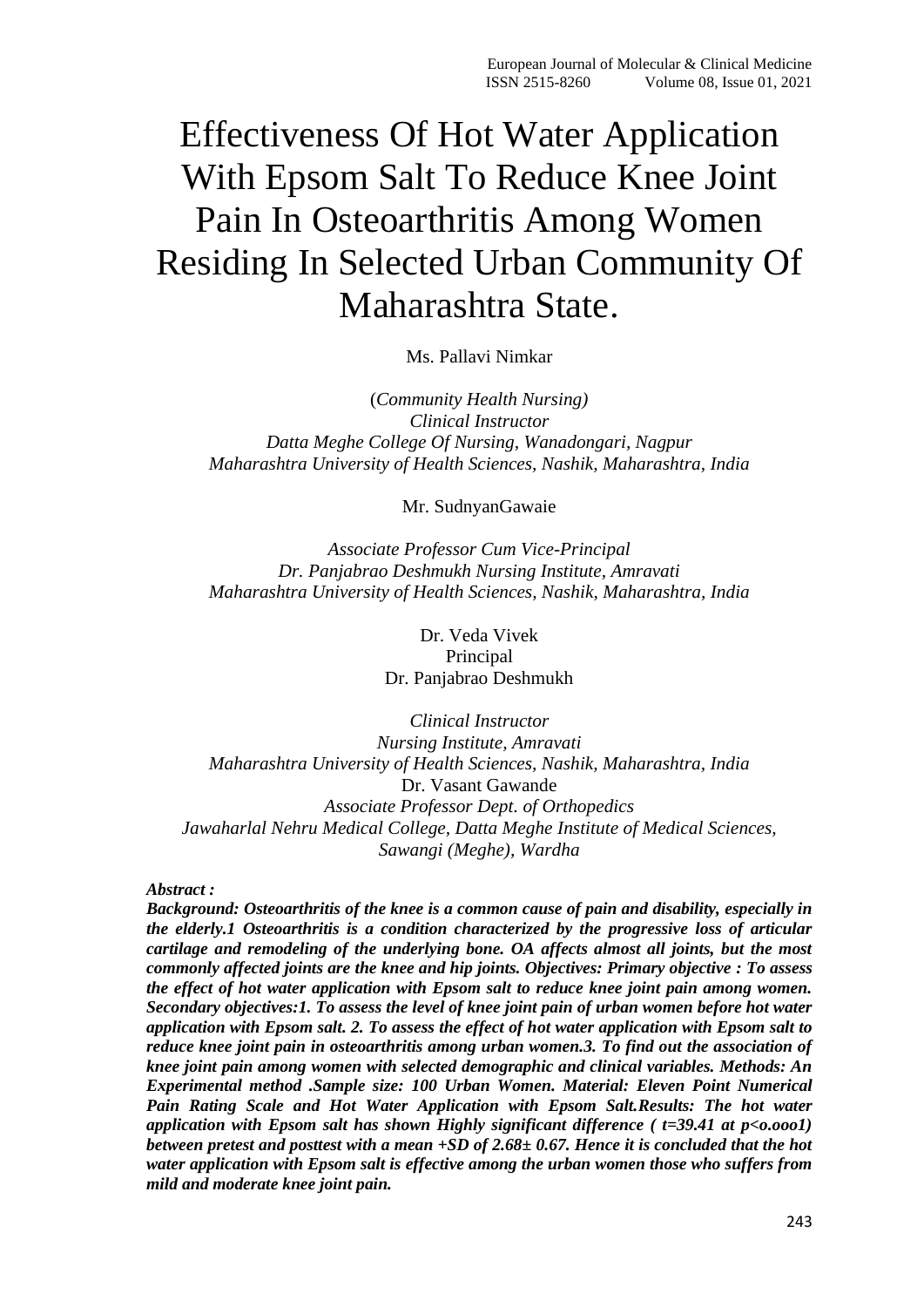#### *Keywords: Hot Water Application, Epsom Salt, Knee Joint Pain, Osteoarthritis, Urban Women*

# **INTRODUCTION:**

Osteoarthritis of the knee is a common cause of pain and disability, especially in the elderly.<sup>1</sup> Osteoarthritis is a condition characterized by the progressive loss of articular cartilage and remodeling of the underlying bone<sup>2</sup>. OA affects almost all joints, but the most commonly affected joints are the knee and hip joints. it is estimated that 10%–15% of all adults aged over 60 have some degree of OA, with prevalence higher among women than men, obese person, and those having sedentary work.<sup>3,4</sup> Osteoarthritis is the second most common rheumatologic problem and it is the most frequent joint disease<sup>5</sup>. Exact cause of OA is not known. However it is strongly believed that it occurs due to aging or wear and tear or degenerative changes in the joints. The disease limits everyday activities. <sup>6,7,8</sup>Several methods have been proposed to treat knee OA.<sup>9</sup> It is a leading cause of disability and can negatively impact people's physical and mental well-being.<sup>10</sup>The particular alternative treatment options that are available for a patient, An Epsom salt bath is an effective alternative remedy Epsom salts contain a high level of sulphate and magnesium, possesses powerful anti-inflammatory properties and warm water creates a powerful system for naturally relieving pain and inflammation associated with knee arthritis.5Epsom salt is an ingredient used in a soak to treat minor aches and pains. Its soothe tired muscles and reduce swelling. If you're soaking in an Epsom salt bath for aches and pains, make sure not to use water that's too hot. Epsom salt hot water bath very effective in the treatment of joint pain. Epsom salt can act topically and immediately reduce the pain in joint. Pain measurements help determine the severity, type, and duration of the pain, and are used to make an accurate diagnosis, determine a treatment plan, and evaluate the effectiveness of treatment.<sup>6,11</sup>

#### **Material & Method:**

Setting of the study: The study was conducted in two selected urban areas under two different blocks of Maharashtra State.

Research Design: Pre-experimental one group pre-test post-test research design

Population: Urban women

Sample: Urban women with knee joint pain

Sample size: 100

Sampling technique: Purposive sampling technique

Inclusion Criteria: Urban women who gave consent to participate in the study Urban women who were available at the time of data collection

Exclusion criteria: Urban women who were under joint pain relief medication

 Urban women with severe knee joint pain (7 & above score) Urban women with knee joint injury.

#### **Material :**

Tools used for data collection

1. Eleven Point Numerical Pain Rating Scale

2. Hot Water Application with Epsom Salt

Description of tools

1. Eleven Point Numerical Pain Rating Scale: standardized 11 point numerical pain rating scale was modified to assess the effect of hot water application with Epsom among women with knee joint pain residing in selected urban area of Maharashtra State. Part–B: is related to scale on assessment of knee joint pain. It is Modified Numerical Pain Rating Scale contains 11 points (0- 10 scale of pain severity) to assess the severity of knee joint pain among women suffering from osteoarthritis. The 11 points of scale includes 11 descriptions of pain experiences indicating severity of pain in the form of numbers. The scale of pain is divided as No pain [0 score], mild pain [1-3 score], moderate pain [4-6 score] and severe pain [7-10 score].

Hot Water Application with Epsom Salt: is a sequential procedure in a written form that explains the application of hot water and Epsom Salt on knee joint/s of urban women for a period of 20 minutes.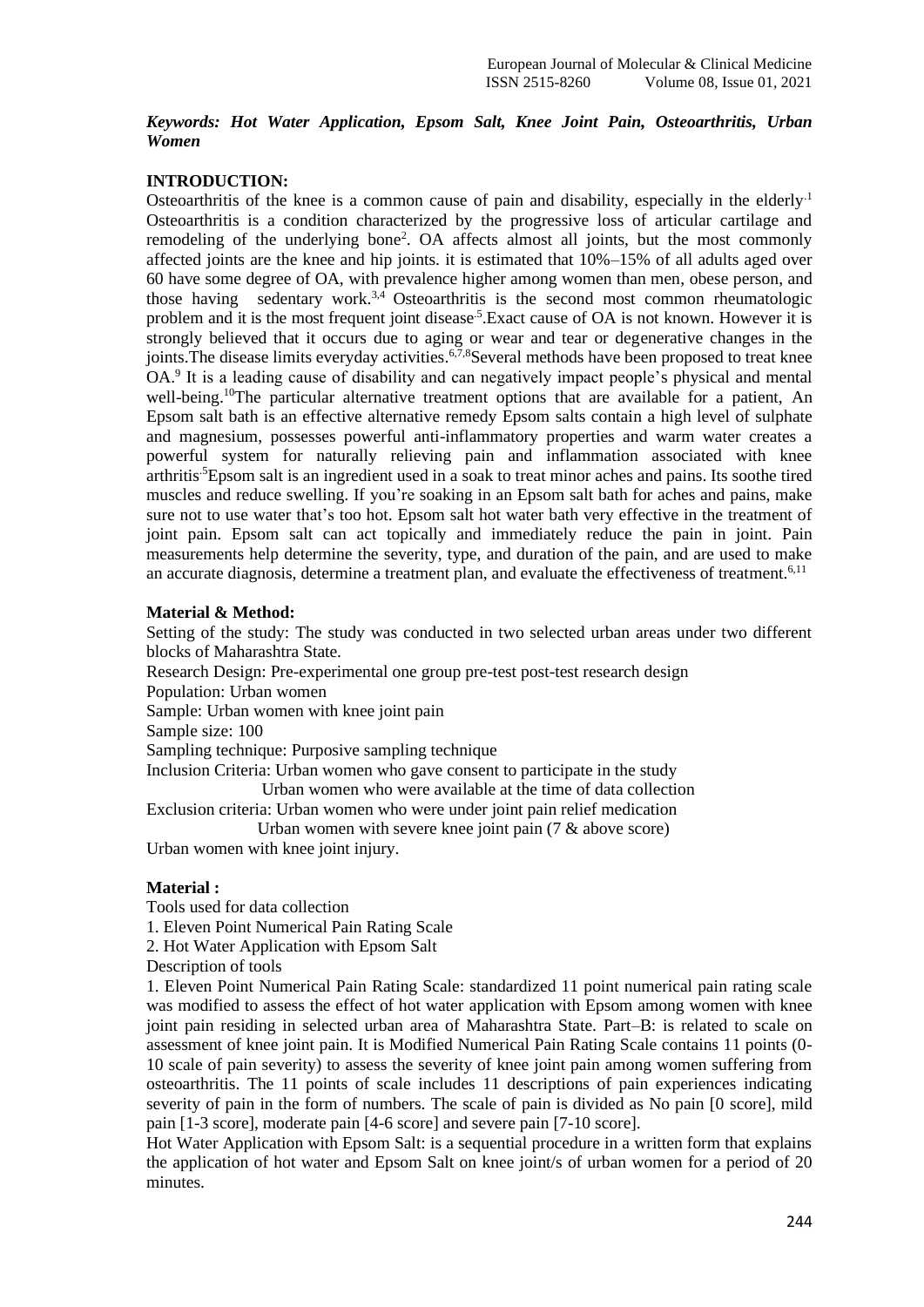The pilot study was conducted on 10 urban women. The findings of pilot study have shown the feasibility of major study in terms of time, money, samples and data collection procedure.

Method of data collection: The investigator has obtained formal permission from chairperson BORS, Institutional ethical committee and from concerned authorities of selected urban area of Maharashtra state to conduct research study. The informed consent was obtained from each woman for their willingness to participate in the study. They were assured anonymity of participation in the study. Further, the investigator has explained the purpose and how the study is beneficial to them. After obtaining permission from concerned authorities, the investigator has fixed the date and time for data collection in consultation with urban women. According to preplanned date and time, the investigator has visited to home and collected data. Pre-test: Was conducted by using Numerical Pain Rating Scale and demographic data sheet to assess the level of knee joint pain among urban women. Further the same protest data was used to assess the effect of hot water application with Epsom salt with the post-test data on level of knee joint pain. Intervention: Application of hot water with Epsom salt was applied over the knee joint among the participants for 15 days on alternate days from the date of pre test. 30 grams of Epsom salt was added to one litre of hot water (The temperature of the boiling water was as tolerated by the women) and a hot compress for 20 minutes over the knee joint was applied by dipping a clean cotton washcloth, wringing it out.

Post-test: The post test was conducted using same tool used for pre-test after 15 days of intervention.

Data Analysis : The data collected was planned to analyze by using both descriptive and inferential statistics based on objectives and hypothesis of the study. The descriptive statistics includes; mean median, mode, mean percentage and standard deviation. The inferential statistics includes; t test and ANOVA.

Results : More or less similar disruption was observed in age group of 41-50 years, 51-60 years and 60 years above was the large population of 80%.Majority (53%) were educated up to SSC and (62%) were housewives. Most (71%) of the women had monthly income of Rs. 20,000/-  $\&$ below whereas only 29 % of them had monthly income of Rs.20,000/- and above. Around 67% of women were either overweight or obese

|                                     | $n=100$      |                    |  |  |  |  |
|-------------------------------------|--------------|--------------------|--|--|--|--|
| <b>Demographic Variables</b>        | No. of women | Percentage $(\% )$ |  |  |  |  |
| Age(yrs)                            |              |                    |  |  |  |  |
| $31-40$ yrs                         | 20           | 20                 |  |  |  |  |
| $41-50$ yrs                         | 26           | 26                 |  |  |  |  |
| 51-60 yrs                           | 29           | 29                 |  |  |  |  |
| $>60$ yrs                           | 25           | 25                 |  |  |  |  |
| <b>Education</b>                    |              |                    |  |  |  |  |
| SSC and below                       | 53           | 53                 |  |  |  |  |
| <b>HSC</b>                          | 25           | 25                 |  |  |  |  |
| Graduate                            | 16           | 16                 |  |  |  |  |
| PG and above                        | 6            | 6                  |  |  |  |  |
| Occupation                          |              |                    |  |  |  |  |
| Govt. Job                           | 8            | 8                  |  |  |  |  |
| Private Job                         | 9            | 9                  |  |  |  |  |
| Self Employed                       | 21           | 21                 |  |  |  |  |
| Housewife                           | 62           | 62                 |  |  |  |  |
| Monthly family income of the family |              |                    |  |  |  |  |
| 5001-10000 Rs                       | 27           | 27                 |  |  |  |  |
| 10001-15000 Rs                      | 24           | 24                 |  |  |  |  |
| 15001-20000 Rs                      | 20           | 20                 |  |  |  |  |
| $>20000$ Rs                         | 29           | 29                 |  |  |  |  |
| <b>Body Mass Index</b>              |              |                    |  |  |  |  |

Table 1: Percentage wise distribution of women according to their demographic characteristics.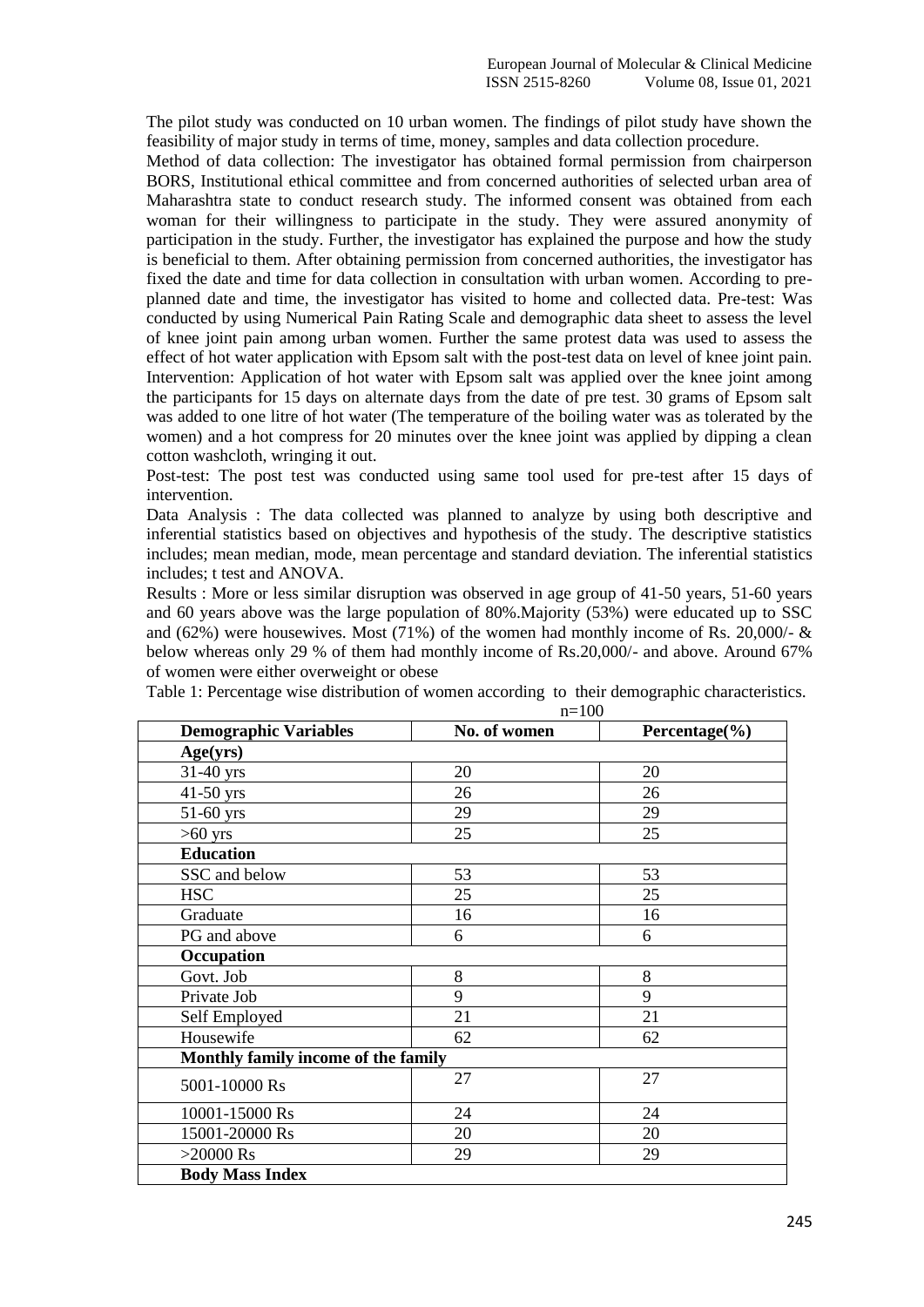| Underweight   |    |
|---------------|----|
| Normal Weight |    |
| Overweight    | эτ |
| Obese         |    |

Before intervention, around 41.6% of women was suffering from knee joint pain with mean+SD of  $4.16 \pm 1.44$ .

Table 4.1: % distribution of level of knee joint pain of urban women before intervention

| vel of knee joint pain | Number of urban<br>women<br>(Frequency) | <b>Percenta</b><br>ge |
|------------------------|-----------------------------------------|-----------------------|
| No Pain                |                                         |                       |
| Mild Pain              | 32                                      | 32%                   |
| Moderate Pain          | 68                                      | 68%                   |
| Severe Pain            |                                         |                       |
| Overall                |                                         | 41%                   |

#### **Table 4.2: Mean, SD and mean % of level of knee joint pain of urban women before intervention**

| and the<br>۰.<br>۰.<br>×<br>× |
|-------------------------------|
|-------------------------------|

| <b>Sr</b><br>No.        | level of knee joint<br>pain | <b>Frequency</b> | $Mean + SD$     |
|-------------------------|-----------------------------|------------------|-----------------|
| 1                       | No Pain                     |                  |                 |
| $\mathbf{2}$            | Mild Pain                   | 32               | $2.37 \pm 0.55$ |
| 3                       | Moderate Pain               | 68               | $5 + 0.84$      |
| $\overline{\mathbf{4}}$ | Severe Pain                 |                  |                 |
| Overall                 |                             | $4.16 \pm 1.44$  |                 |

After intervention, the, around 14.8% of women was suffering from knee joint pain with mean+SD of 1.48± 1.26.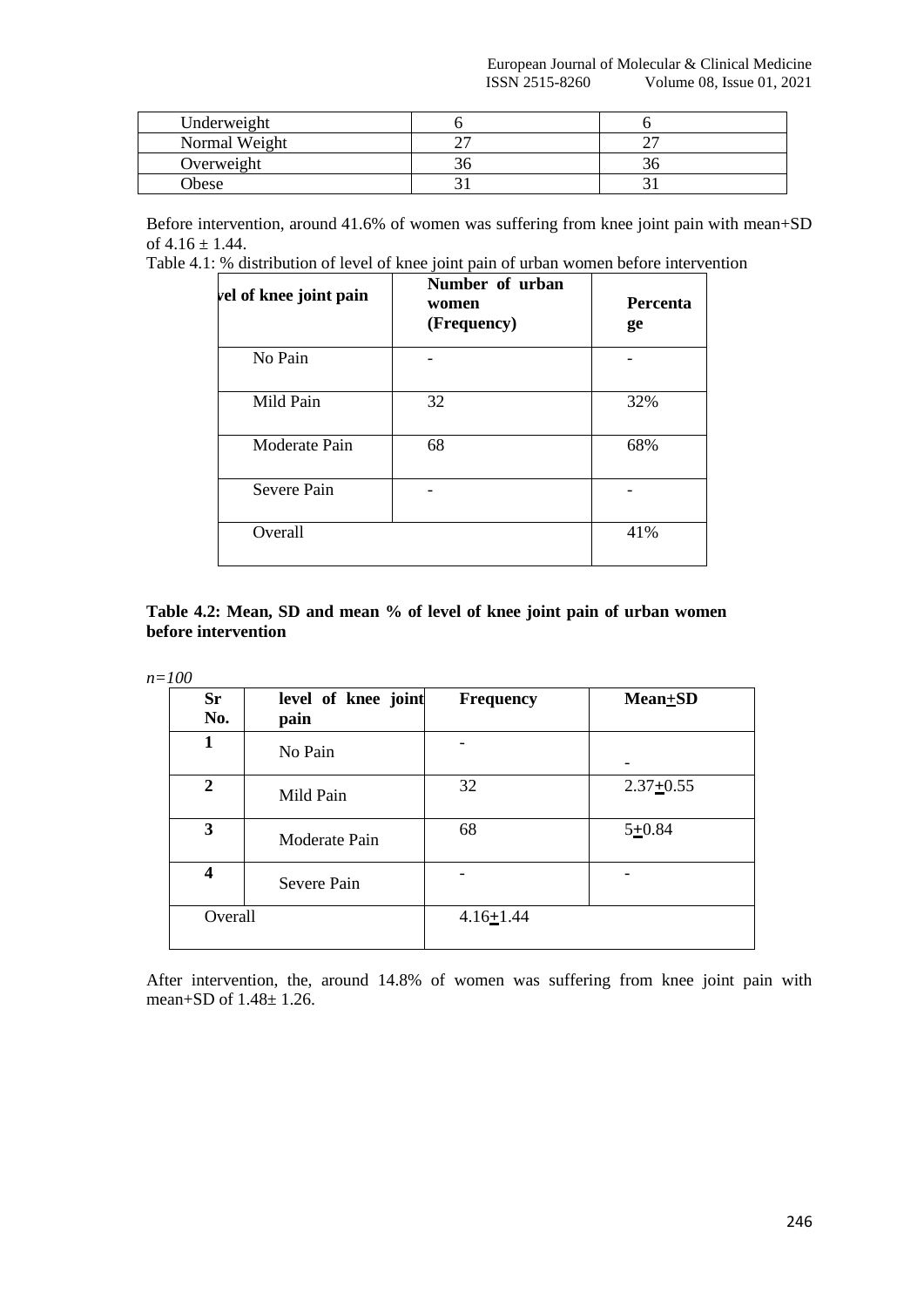|  |  |  | Table 4.3: % distribution of level of knee joint pain of urban women after intervention |
|--|--|--|-----------------------------------------------------------------------------------------|
|--|--|--|-----------------------------------------------------------------------------------------|

$$
n{=}100
$$

| <b>Sr</b><br>No. | <b>levelof</b><br>knee<br>jointpain | Pre<br>test    | post<br>test | <b>Difference</b><br>in<br>% of level<br>of<br>knee<br>joint<br>pain |
|------------------|-------------------------------------|----------------|--------------|----------------------------------------------------------------------|
| $\mathbf{1}$     | No Pain                             | $\overline{0}$ | 33%          | 33%                                                                  |
| $\overline{2}$   | Mild Pain                           | 32%            | 62%          | 30%                                                                  |
| 3                | Moderate Pain                       | 68%            | 5%           | $-63%$                                                               |
| 4                | Severe Pain                         | $\Omega$       | $\Omega$     | $\theta$                                                             |

Table 4.4 Mean, SD, Mean % of level of knee joint pain among women after intervention

*n=100*

| S<br>r         | of<br>Level<br>knee joint | Pre test $(x)$  | <b>Post</b><br>test(y)           | Difference in<br>$\frac{6}{6}$ |  |  |
|----------------|---------------------------|-----------------|----------------------------------|--------------------------------|--|--|
| $\bf{0}$       | pain                      | <b>Mean</b> ±SD | <b>Mean</b> <sup>t</sup> S<br>D  | $Mean \pm SD$                  |  |  |
|                | No Pain                   | $0\pm 0$        | $0\pm 0$                         | $0\pm 0$                       |  |  |
| $\overline{2}$ | Mild Pain                 | $2.37 \pm 0.55$ | $2.06 \pm 0.7$<br>$\overline{4}$ | $-0.31 \pm 0.19$               |  |  |
| 3              | Moder<br>ate<br>Pain      | $5 \pm 0.84$    | $4\pm 0$                         | $-1 \pm 0.84$                  |  |  |
| 4              | Severe Pain               | $0\pm 0$        | $0\pm 0$                         | 0                              |  |  |

The hot water application with Epsom salt has shown significant difference  $(t=39.41 \text{ at } p<0.0001)$ between pre-test and post-test with a mean difference 2.68± 0.67.

Table 4.5: Overall effectiveness of hot water application with Epsom salt to reduce knee joint pain in osteoarthritis among urban women

| Overall | Mean | SD   | Mean<br>Difference | t-value | p-value   |
|---------|------|------|--------------------|---------|-----------|
| Pre     | 4.16 | 1.44 |                    |         | $0.0001*$ |
| Test    |      |      | $2.68 \pm 0.67$    | 39.41   | $**$      |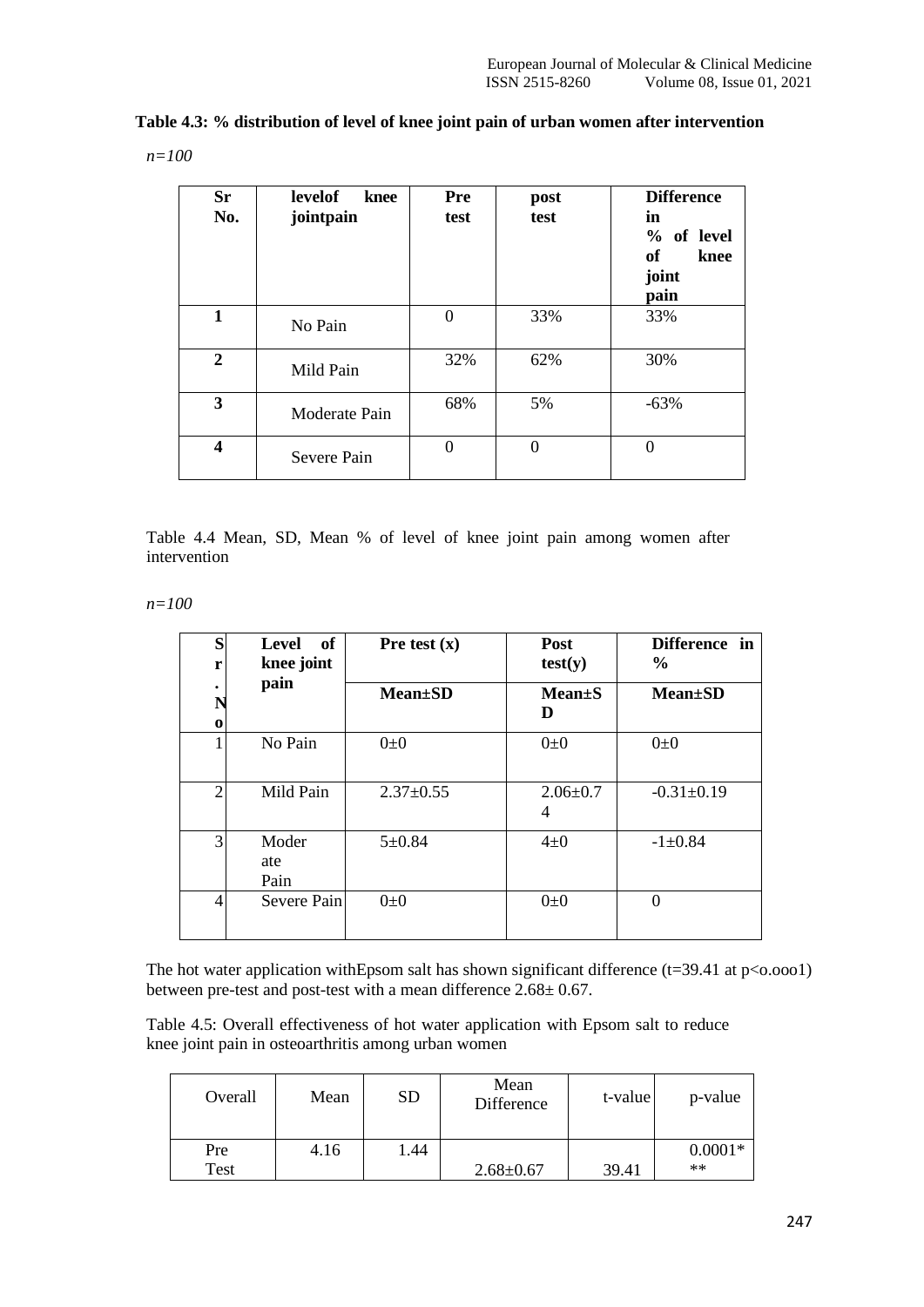df-1,98 p-value-<o.o5 \*\*\* Highlysignificant

No significance difference (F-2.09, p>0.05) was observed between level of knee joint pain of urban women and their age in years. There was no significance difference  $(F-2.09, p>0.05)$  was observed between level of knee joint pain of urban women and their educational level No significance difference (F-0.39, p>0.05) was observed between level of knee joint pain of urban women and their occupation. There was a significance difference  $(F-5.17, p<0.05)$  was observed between level of knee joint pain of urban women and their monthly family income. There was a significance difference(F-6.81,  $p<0.05$ ) was observed between level of knee joint pain of urban women and their body mass index. Hence it is concluded that the hot water application with Epsom salt is effective among the urban women those who suffers from mild and moderate knee joint pain.

Table 4.6: Association of post test knee joint pain score in relation to age.

*n=100*

| Age (yrs)   | <b>of</b><br>No.<br>women | <b>Mean</b><br>posttest<br>painscore | F-<br>value | p-value        |
|-------------|---------------------------|--------------------------------------|-------------|----------------|
| $31-40$ yrs | 20                        | $0.95 \pm 1.05$                      |             |                |
| $41-50$ yrs | 26                        | $1.34 \pm 1.19$                      | 2.09        | 0.10           |
| $51-60$ yrs | 29                        | $1.75 \pm 1.43$                      |             | NS, p>0.<br>05 |
| $>60$ yrs   | 25                        | $1.72 \pm 1.20$                      |             |                |

 $df-3,96$  p-value- $>0.05$  NS-Notsignificant

|  | Table 4.7: Association of post test knee joint pain score in relationto |  |  |  |  |  |
|--|-------------------------------------------------------------------------|--|--|--|--|--|
|  | educationallevel                                                        |  |  |  |  |  |

*n=100*

| Education                  | No. of<br>women     | Mean<br>posttest<br>painscore | F-value | p-value          |
|----------------------------|---------------------|-------------------------------|---------|------------------|
| <b>SSC</b><br>and<br>below | 5<br>3              | $1.52 \pm 1.24$               |         |                  |
| <b>HSC</b>                 | $\overline{2}$<br>5 | $1.48 \pm 1.12$               | 0.56    | 0.34             |
| Graduate                   | 6                   | $1.56 \pm 1.54$               |         | $NS, p>0$<br>.05 |
| PG and above               | 6                   | $0.83 \pm 1.32$               |         |                  |

Df-3,96 p-value->0.05 NS-Notsignificant

Table 4.8: Association of post test knee joint pain score in relation to occupation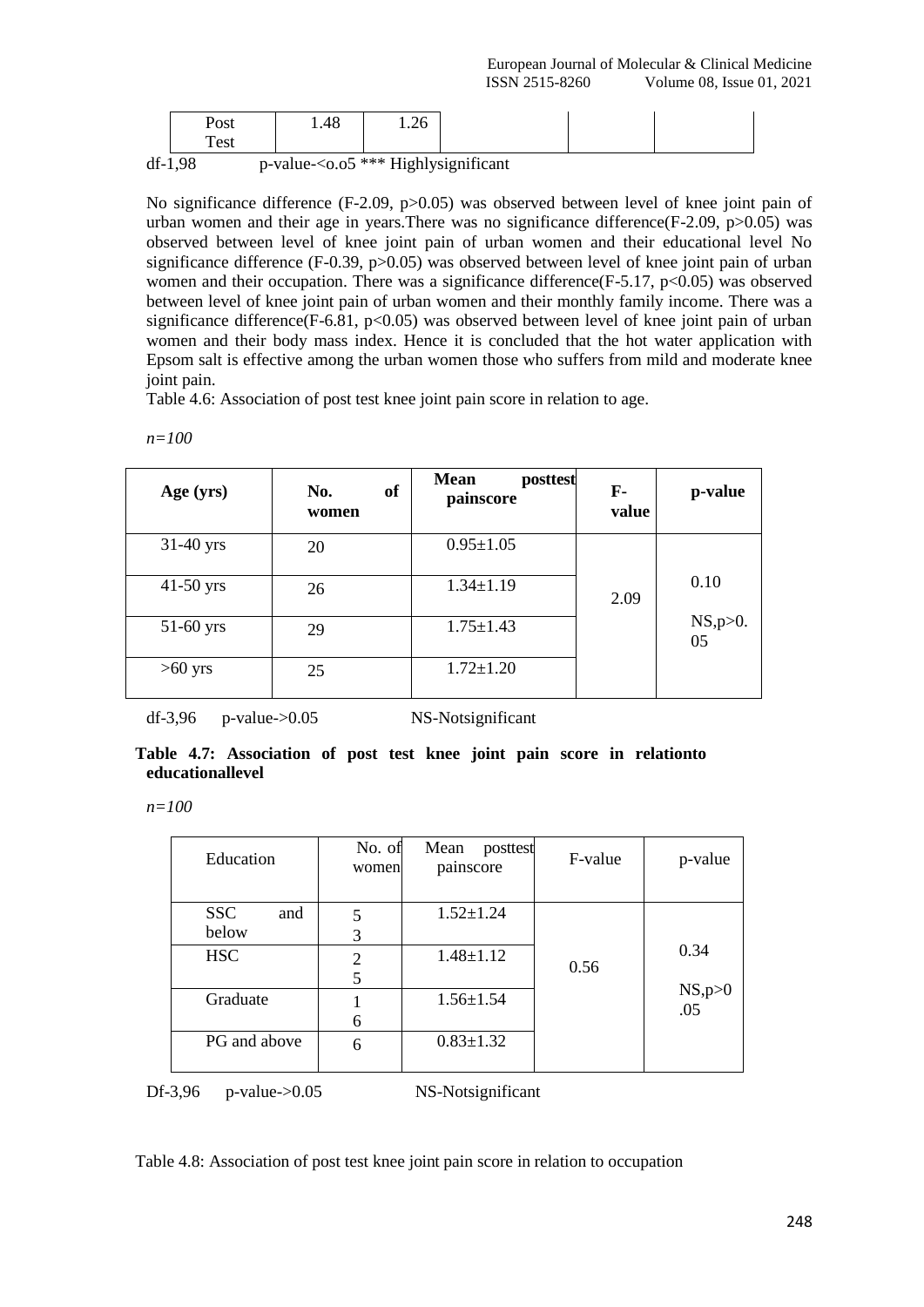*n=100*

| Occupation       | No. of<br>women | Mean<br>posttest<br>painscore | F-value | p-value        |
|------------------|-----------------|-------------------------------|---------|----------------|
| Govt. Job        | 8               | $1.87 \pm 1.55$               |         |                |
| Private Job      | 9               | $1.33 \pm 1.65$               | 0.39    | 0.76           |
| Self<br>Employed | 21              | $1.33 \pm 1.31$               |         | NS, p>0<br>.05 |
| Housewife        | 62              | $1.50 \pm 1.16$               |         |                |

Df-3,96 p-value->0.05 NS-Notsignificant

# **Table 4.9: Association of post test knee joint pain score in relation to monthly family income(Rs)**

*n=100*

| Monthly<br>family | No. ean               | posttest        | pain | $F-$ |          |
|-------------------|-----------------------|-----------------|------|------|----------|
| income(Rs)        | οf                    | score           |      | va   | p-value  |
|                   | wom                   |                 |      | lu   |          |
|                   | en                    |                 |      | e    |          |
| 5001-10000 Rs     | 2                     | $1.96 \pm 1.12$ |      |      |          |
|                   |                       |                 |      |      |          |
| 10001-15000 Rs    | $\mathcal{D}_{\cdot}$ | $1.75 \pm 1.18$ |      |      | $0.002*$ |
|                   | 4                     |                 |      | 5.17 | $**$     |
| 15001-20000 Rs    | 2                     | $0.65 \pm 0.93$ |      |      |          |
|                   |                       |                 |      |      |          |
| $>20000$ Rs       | 2                     | $1.37 \pm 1.39$ |      |      |          |
|                   | 9                     |                 |      |      |          |

df-3,96 p-value-<0.05 \*\*\* Highlysignificant

Table 4.10: Association of post test knee joint pain score in relation to Body mass index

*n=100*

| <b>Body</b><br>mass<br>index | No. of<br>women | Mean<br>posttest<br>painscore | F-value | p-value           |
|------------------------------|-----------------|-------------------------------|---------|-------------------|
| Underweight                  | 6               | $1.33 \pm 1.50$               |         |                   |
| Normal<br>Weight             | 27              | $0.88 \pm 1.21$               | 6.81    | $0.0001*$<br>$**$ |
| Overweight                   | 36              | $1.30 \pm 1.11$               |         |                   |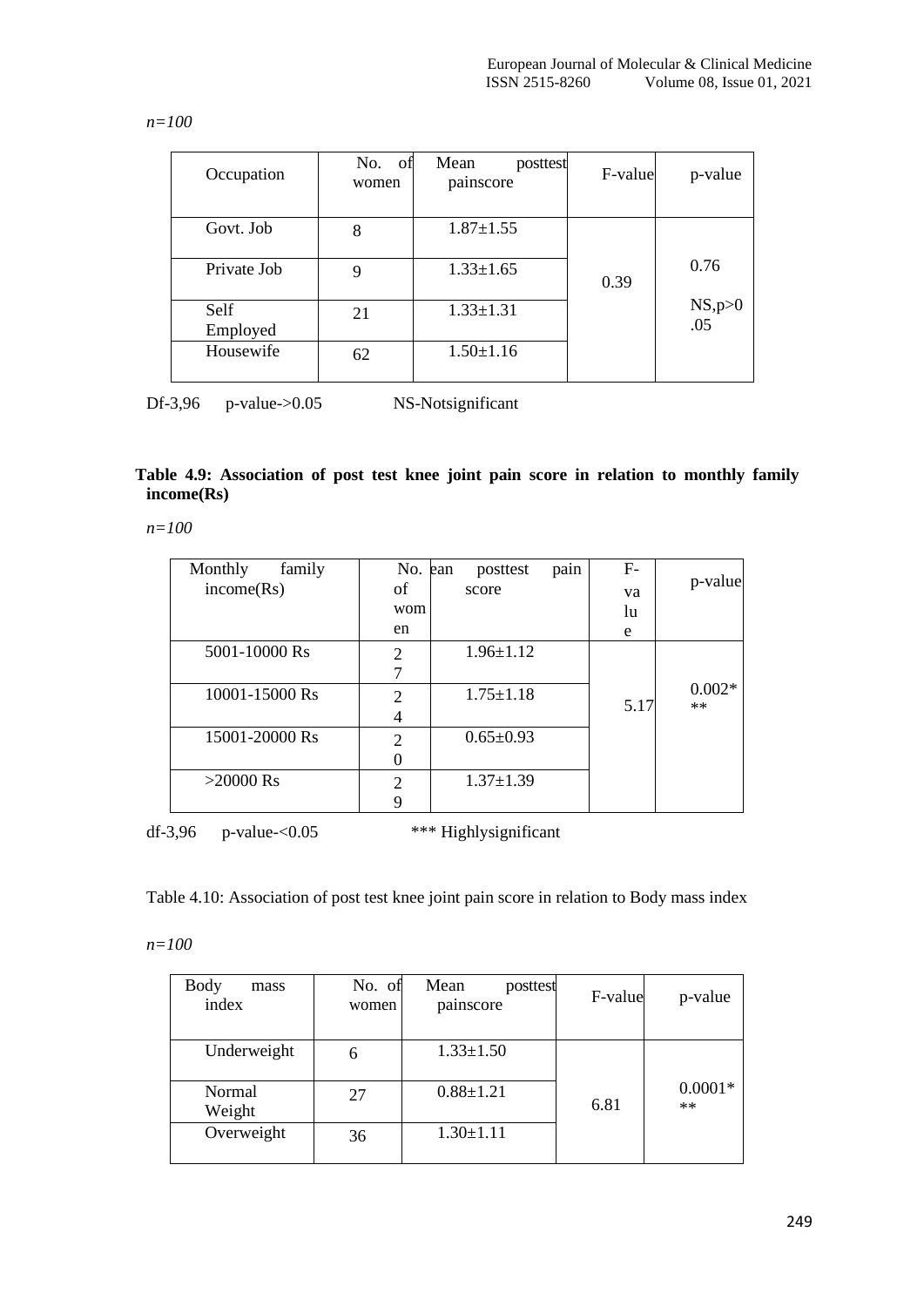| ۹۵۴۵ |  | <u>.</u> |  |  |
|------|--|----------|--|--|
|------|--|----------|--|--|

| $df-3,96$ | $p$ -value- $<0.05$ | *** Highlysignificant |
|-----------|---------------------|-----------------------|
|           |                     |                       |

### **Discussion :**

The study was undertaken to assess the effectiveness of hot water application with Epsom salt to reduce knee joint pain among urban women osteoarthritis.

The major findings of the study include More or less similar distribution was observed in age group of 41-50 years, 51-60 years and 60 years above was the large population of 80%.Majority(53%) were educated up to SSC.Majority (62%) were housewives.Most (71%) of the women had monthly income of Rs. 20,000/- & below whereas only 29 % of them had monthly income of Rs.20,000/- and above.Around 67% of women were either overweight orobeseBefore intervention, around 41.6% of women was suffering from knee joint pain with mean+SD of  $4.16 \pm 1.44$ After intervention, the, around 14.8% of women was suffering from knee joint pain with mean+SD of 1.48± 1.26The hot water application with Epsom salt has shown significant difference ( $t=39.41$  at  $p<sub>0.0001</sub>$ ) between pretest and posttest with a mean difference of  $2.68\pm 0.67$ No significance difference (F-2.09, p>0.05) was observed between level of knee joint pain of urban women and their age in years.There was no significance difference(F-2.09,  $p > 0.05$ ) was observed between level of knee joint pain of urban women and their educational levelNo significance difference (F-0.39, p>0.05) was observed between level of knee joint pain of urban women and their occupation.There was a significance difference(F-5.17, p<0.05) was observed between level of knee joint pain of urban women and their monthly family income. There was a significance difference  $(F-6.81, p<0.05)$  was observed between level of knee joint pain of urban women and their Body Mass Index. The percentagewise distribution of urban women with regards to their age revealed that, around 26%, 29%, 25% of urban women belongs to the age group of 41-50 years, 51-60 years and 60 years above respectively forming the large homogeneous group in the study population. With similar findings of study conducted by ShilpaParagSatralkar(2018).

In the present study most (53%) of the women were educated up to SSC, which is almost equally supported by the findings (52%) of a study conducted by Jaya Deshmukh and Dr. Suresh Ray(2019).

Majority (62%) of women with knee joint pain were housewives whereas in other study conducted by Ruth Benita.F (2016) it is contradictory (33%).

Higher Percentage  $(71\%)$  of the women had monthly income of Rs. 20,000/- & below whereas only 29 % of them had monthly income of Rs. 20,000/- and above. However, the results of present study are supported by the findings (73%,24%) of a study conducted byShilpaParagSatralkar(2017). Percentage distribution of level of knee joint pain among women before intervention revealed that overall percentage of level of knee joint pain among women was around 41.6%. However, majority of them had Moderate pain (68%) with a frequency of 68 women with knee joint pain whereas 32% of them had mild pain. (with a frequency of 32)

Before intervention, the mean level of knee joint pain among urban women with Moderate Pain was found to be 5+0.84 whereas the mean level of knee joint pain was only 2.37+ 0.55 among urban women with mild pain

Before intervention, the level of knee joint pain score was 41.6% with an overall mean of 4.16  $\pm$ 1.44 which is supported with the findings of a similar study conducted by Jaya Deshmukh and Dr. Suresh Ray (2019).

In the present study, it is observed that the level of knee joint pain among women reduced by 26.8% (1.48±1.26)after intervention. However, it is contradictory to the findings (11%) of a study conducted by Jaya D(2019) Around 67% of women were either overweight or obese which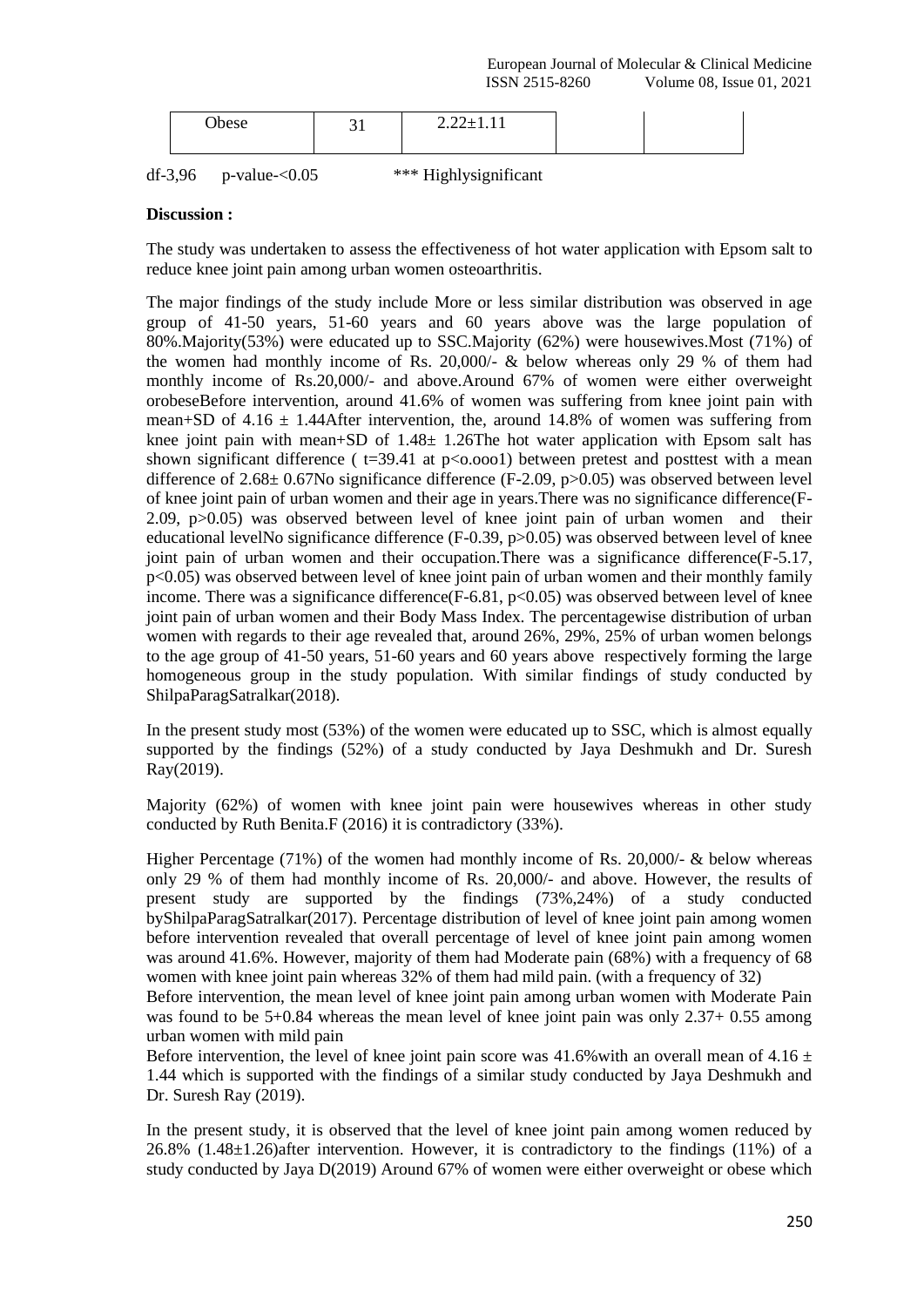almost equally supported by the findings (61%) of a study conducted by Ms. J. Rose Jenila  $(2007)$ . Articles related to knee joint were reported  $12-15$ . Wairagade et. al. reported about efficacy of ayurvedic formulations along with swedana therapy in the management of rheumatoid  $arthritis<sup>16-19</sup>$ .

LIMITATION: • The study was limited only to mild and moderate pain.The study was limited to literate women only.The study was limited to urban area only.Data collection period was limited for 4 weeks. The study was limited to women only.The Sample size was limited to 100 women as there was dropout of 13.The study was limited to women with knee joint pain who were willing to participate in the study.

#### Implication:

# **Nursing Services**

- The hot water application with Epsom salt can be used by the staff nurses now and then in regular health careservices.
- The hot water application with Epsom salt can significantly used among the client inosteoarthritis.
- Nurses working in the community field as well as in the hospitals can benefit from such researches, as it will provide more insight regarding the hot water application with Epsom salt to reduce knee joint pain in OA. **Nursing Education**

- Education curriculum must include all traditional treatment of knee jointpain.
- The nursing teachers can use the result of the study as an informative illustration for thestudents.
- Educate the students about Epsom salt used in clinicalpractice.

#### **Nursing administration**

- As an administrator, the nurse should motivate her staff to participate in learning new trend in nursing field. Learning to communicate, develop new traditional method and their practice the new trends in the nursingfield.
- Nurse administrator should convey the traditional way of use of Epsom salt.

#### **Nursing research**

• The finding can be used for publication to disseminate effectiveness of hot water application with Epsom salt to reduce knee joint pain.

• The study will serve as a valuable reference material for the future investigators of a nurse consumer..

• These all researches are showing that how we can discover the new traditional method and use it as a effective way to upgrade our professional knowledge

# **REFERENCES:**

- 1. Coggon D, Reading I, Croft P, McLaren M, Barrett D, Cooper C. Knee osteoarthritis and obesity. International Journal of Obesity [Internet]. 2001 [cited 16 February 2019];25(5):622-627. Available from: <https://www.nature.com/articles/0801585#citeas>
- 2. Pathophysiology Clinical Features [Internet]. TeachMeSurgery. [cited 2019Sep5]. Available fro[m:https://teachmesurgery.com/orthopaedic/principles/osteoarthritis/](https://teachmesurgery.com/orthopaedic/principles/osteoarthritis/)
- 3. Venkatachalam J,Natesan M, Eswaran M, Johnson AK, Bharath V, Singh

Z. Prevalence of osteoarthritis of knee joint among adult population in a rural area of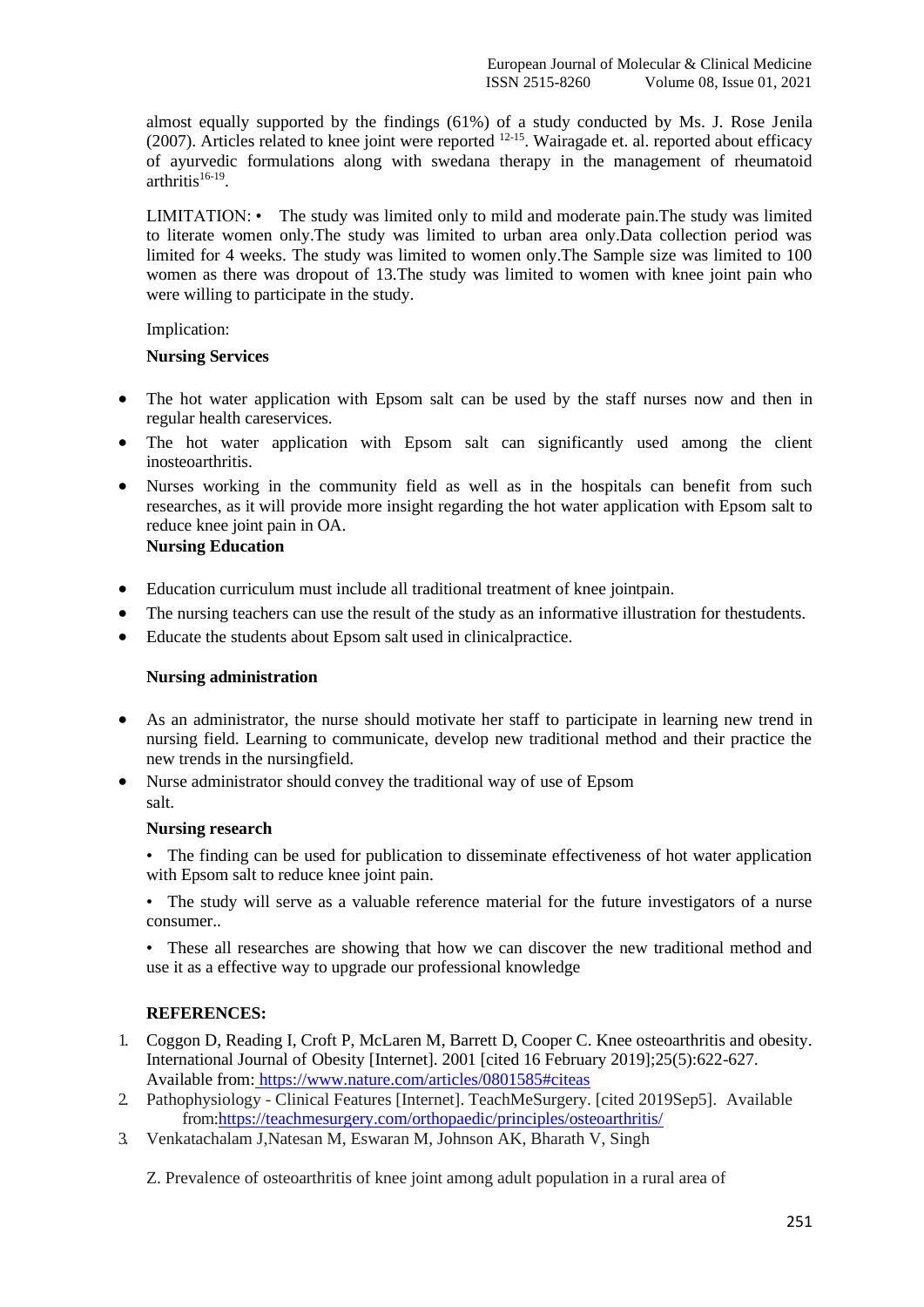Kanchipuram District, Tamil Nadu. Indian J Public Health [serial online] 2018 [cited 2019 Feb 13];62:117-22. Available from[:http://www.ijph.in/text.asp?2018/62/2/117/234506](http://www.ijph.in/text.asp?2018/62/2/117/234506)

- 4. Pal C, Singh P, Chaturvedi S, PruthiK, VijA. Epidemiology of knee osteoarthritis in India and related factors. Indian Journal of Orthopaedics. 2016;50(5):518.
- 5. Touyz, L.Z. and Touyz, S.J. " Kissing, Saliva and Human Papilloma Virus: Principles, Practices, and Prophylaxis. *Journal of Medical Research and Health Sciences*. 3, 9 (Sep. 2020), 1078- 1086. DOI[:https://doi.org/10.15520/jmrhs.v3i9.245.](https://doi.org/10.15520/jmrhs.v3i9.245.)
- 6. Chandra D. Osteoarthritis [Internet]. https:[//www.nhp.gov.in/disease/musculo-skeletal-bone-joints-](http://www.nhp.gov.in/disease/musculo-skeletal-bone-joints-) /osteoarthritis. 2017 [cited 12 April 2019]. Available from: [https://www.nhp.gov.in/disease/musculo-skeletal-bone-joints-](https://www.nhp.gov.in/disease/musculo-skeletal-bone-joints-/osteoarthritis) [/osteoarthritis](https://www.nhp.gov.in/disease/musculo-skeletal-bone-joints-/osteoarthritis)
- 7. Feldman M. How to Treat Arthritis Knee Pain with Epsom SaltBaths?

Jointhealthmagazine.com. 2019 [cited on 9 February 2019]. Available from:https:[//www.jointhealthmagazine.com/arthritis-knee-pain-relief-](http://www.jointhealthmagazine.com/arthritis-knee-pain-relief-) epsom-salt-baths.html

- 8. Weatherspoon D. Pain Scale: What It Is and How to Use It[Internet].Healthline. 2017 [cited 2 February 2019]. Available from: https:[//www.healthline.com/health/pain-scale](http://www.healthline.com/health/pain-scale)
- 9. Tushar J. Palekar, Monica N. Dhanani, Ajay Malshikhare, ShilpaKhandare, (2017) Comparative Study of Conventional Tens Versus Phonophoresis Along With Exercises in Lateral Epicondylitis International Journal Of Scientific Research And Education.05,07 (July-17) 6711- 17
- 10. Andersson GB. Epidemiology of low back pain. ActaOrthopaedicaScandinavica. 1998 Jan 1; 69(sup281):28-31., DOI:10.1080/17453674.1998.
- 11. Mzezewa, S. " The plight of women with cleft lips-A case report. *Journal of Medical Research and Health Sciences*. 3, 9 (Sep. 2020), 1087-1089. DOI[:https://doi.org/10.15520/jmrhs .v3i9.251.](https://doi.org/10.15520/jmrhs%20.v3i9.251.)
- 12. Balraj AM, Krishnan R, Kamaraj B. Impact of Retro-Walking on Pain and Disability Parameters among Chronic Osteoarthritis Knee Patients.Journal of Physiotherapy & Physical Rehabilitation. 2018 [cited on 23 January 2019];03(02). DOI: 10.4172/2573-0312.1000157
- 13. Vina E, Kwoh C. Epidemiology of osteoarthritis. Current Opinion in Rheumatology [Internet]. 2018 [cited 1 February 2019];30(2):160-167. Available from[:https://www.ncbi.nlm.nih.gov/pmc/articles/PMC5832048/](https://www.ncbi.nlm.nih.gov/pmc/articles/PMC5832048/)
- 14. M. E. Irismetov, N. B. Safarov. Treatment of Knee Osteoarthritis with Orthoped Points International Journal of Current Research and Review. Vol 12 Issue 14, July, 2020, 33-35
- 15. ARCHER, J. (2020). Exploratory-Data and Statistical Analyses of AB070597, an Amino Acid/Peptide Complex, on Blood-Serum Creatinine Concentration and Estimated Glomerular Filtration Rate: A Non-Randomized Pilot Trial of Five Humans with Declining Renal Function. Journal of Current Medical Research and Opinion, 3(11), 749−757. <https://doi.org/10.15520/jcmro.v3i11.367>
- 16. Phatak, S., S. Deshpande, G. Mishra, K. Madurwar, G. Marfani, and B. Lohchab. "Sonographic Evaluation of Knee Pain: A Prospective Observational Study." *Journal of Datta Meghe Institute of Medical Sciences University* 14, no. 3 (2019): 192–95. [https://doi.org/10.4103/jdmimsu.jdmimsu\\_81\\_19.](https://doi.org/10.4103/jdmimsu.jdmimsu_81_19)
- 17. Mohabey, A., S. Gupta, V. Gawande, and K. Saoji. "A Study on Correlation of Magnetic Resonance Imaging and Arthroscopy in Evaluation of Anterior Cruciate Ligament Injury in Cases of Acute Traumatic Haemarthrosis of Knee: A Prospective Study." International Journal of Current Research and Review 12, no. 14 Special Issue (2020): 14–17. [https://doi.org/10.31782/IJCRR.2020.1417.](https://doi.org/10.31782/IJCRR.2020.1417)
- 18. Vaidya, S.V., M.K. Aneesh, S.M. Mahajan, and H.S. Dhongade. "Radiological Assessment of Meniscal Injuries of the Knee on Magnetic Resonance Imaging." International Journal of Current Research and Review 12, no. 15 (2020): 98–102[. https://doi.org/10.31782/IJCRR.2020.121511.](https://doi.org/10.31782/IJCRR.2020.121511)